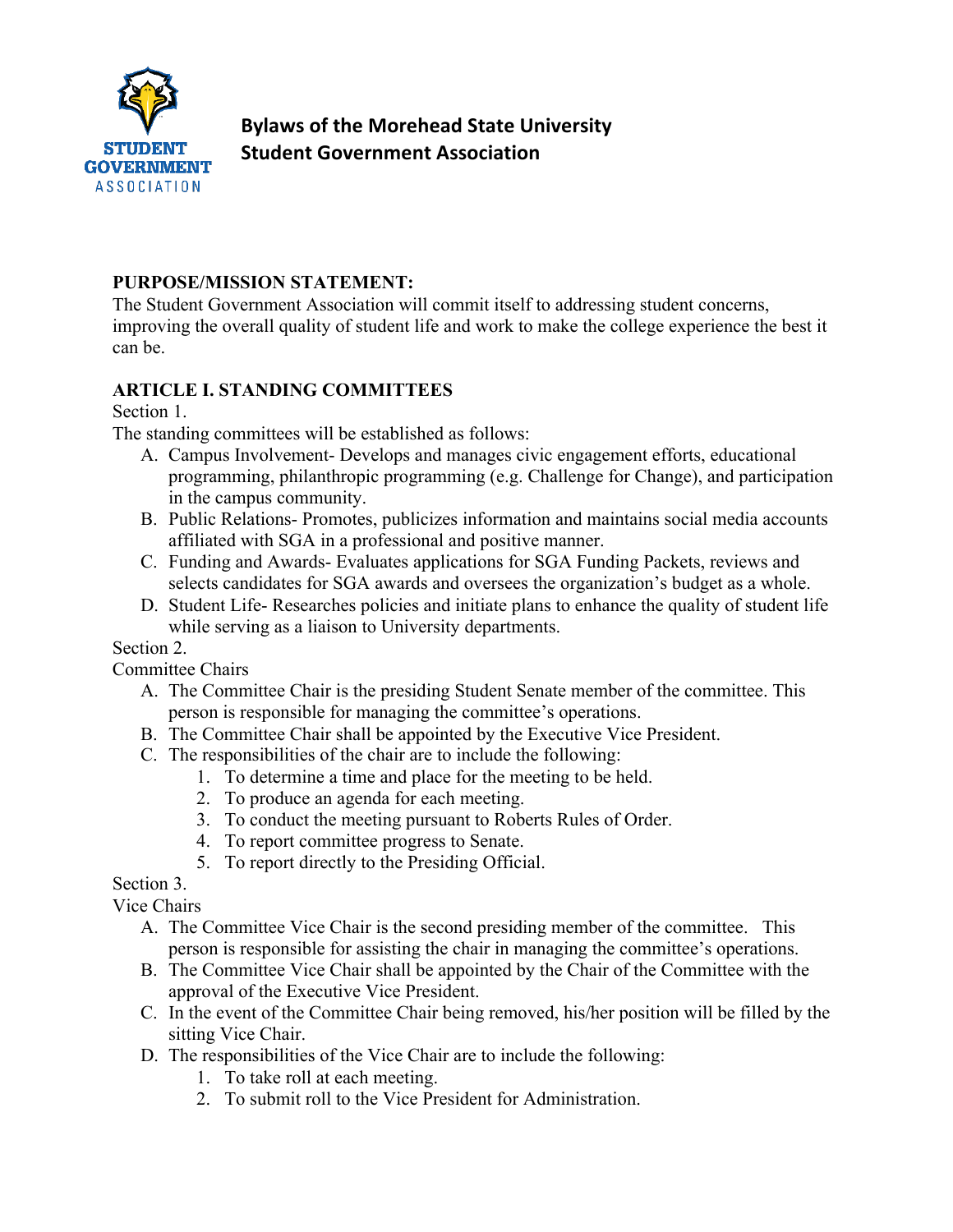- 3. To take minutes.
- 4. To submit the completed committee minutes to the Executive Vice-President.
- 5. To fulfill the responsibilities of the chair in their absence.

#### Section 4.

Advisors to Standing Committees

- A. All committees will have an advisor from the Executive Board.
- B. Advisor should be available should the committee require assistance.
- C. The staff advisors will also be an available resource to the committees to advise as necessary.

### Section 5.

Ad-Hoc Committees:

- A. The SGA may establish and disband supplemental Committees with the intent of addressing specified purposes. These committees shall be referred to as Ad-Hoc committees.
- B. Ad-Hoc Committees shall be vested with all powers, privileges, and responsibilities as designated to standing committees by the SGA Constitution and Bylaws.

## **ARTICLE II. ATTENDANCE POLICY**

#### Section 1.

Attendance for Student Senate Members

- A. SGA attendance will be regulated as follows; a maximum of two unexcused absences in total will be permitted per semester. The third unexcused absence will result in dismissal from Senate. This will include attendance to Student Senate and committee meetings.
- B. An absence shall also be defined as any appearance to one of the aforementioned events 15 minutes or more after its official start time.
- C. Any Senator may submit a written excuse to the Vice President of Administration no more than 48 hours after the absence has occurred. The excuse will be reviewed by the Executive Board and the Senator will be notified of the excuse's approval or denial.
- D. Any official university excuse may be submitted no more than 48 hours after the excused absence has occurred and the absence will be excused (e.g. Sporting Events, FYS Speakers).
- E. By the first meeting of the semester, a preapproved list of events, created by the Executive Board, will be presented to Senate. If two of these are attended before the third absence, these events may absolve one absence. No more than one absence can be absolved in one semester.
	- a. The Executive Board will be able to add makeup events as they see fit.
- F. Event attendance can only absolve an absence if it occurs in the same semester as that absence.
- G. The Executive Board will notify SGA Student Senators individually after their first unexcused absence. After the second unexcused absence the Executive Board will notify the member in question to allow them to resign or appeal their absences. The appeal will be heard by the Student Court.

### Section 2.

Attendance for the Executive Board

A. Required to attend weekly Student Senate meetings.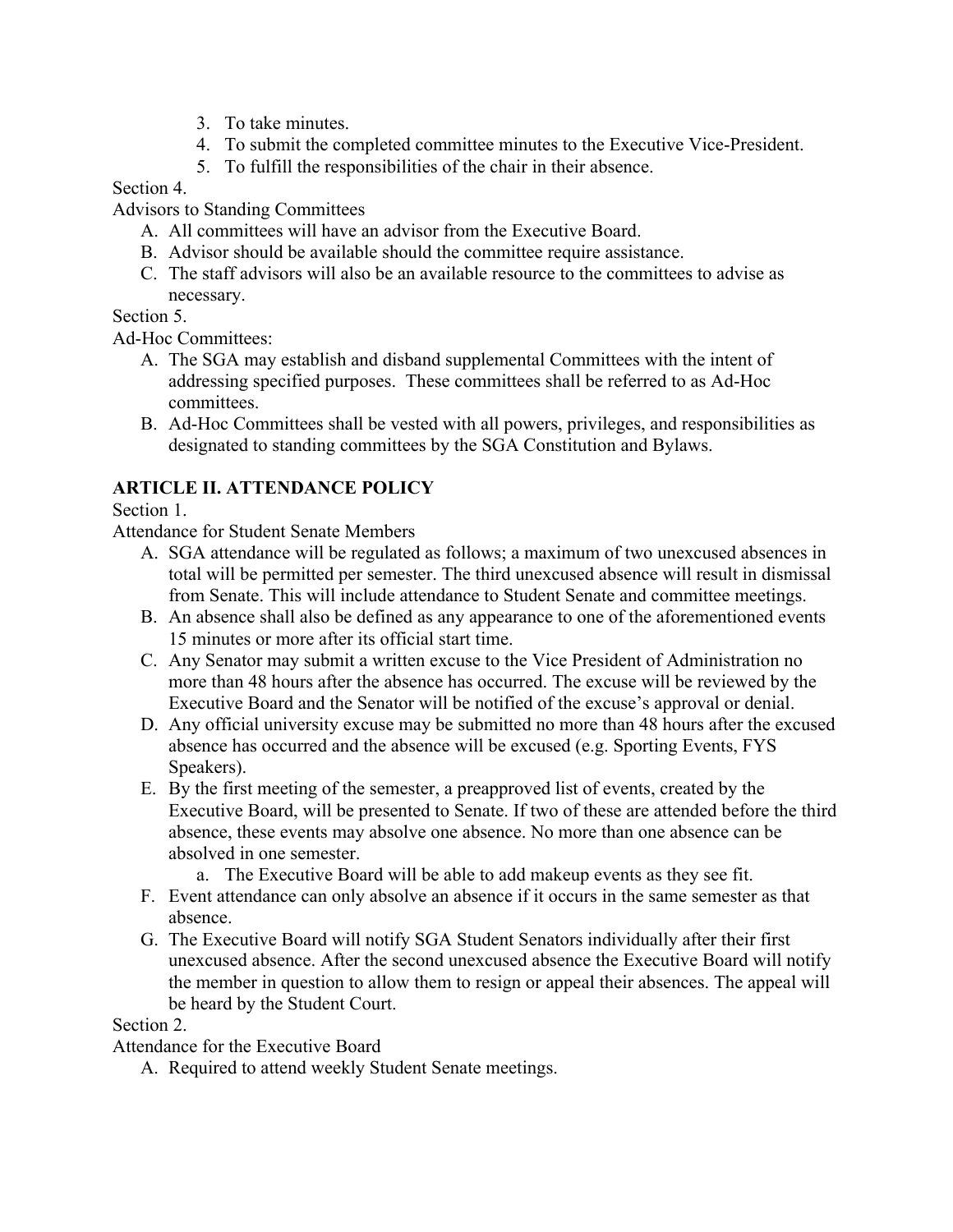- B. Advisors of the standing Committees are required to attend their respective committee meetings.
- C. Attendance requirements for the Executive Board meetings will follow the policy written in Article 2, Section 1, Part A.

#### **ARTICLE III. DISPENSATION OF SGA FUNDS**

Section 1.

A. Prior to each fall semester the Executive Board shall take into consideration the SGA budget as a whole.

Section 2.

- A. The Executive Board shall earmark funds for SGA standing committees based on analysis of previous and projected expenditures.
	- 1. Any use of SGA standing committee funds must first be proposed by the respective standing committee and approved by a majority vote within the committee.
	- 2. All standing committee transactions must be approved by a majority vote of the Student Senate unless otherwise specified in SGA governing documents.
	- 3. All committee expenditures of less than or equal to \$50.00 may be approved by the Vice President for Finance without a majority vote of the SGA Senate.
		- a) Standing Committees must file a request to dispense funds with the Vice President for Finance and include:
			- a. Amount Requested
			- b. Description of Expenditure
			- c. Sponsorship by the Committee
		- b) If the Vice President for Finance is inaccessible for a signature of approval, committee expenditures of less than or equal to \$100.00 may be approved by the President.

#### Section 3.

- A. All funds not allocated to SGA standing committees shall be designated as the SGA General Fund.
	- 1. Allocations of the SGA General Fund may be proposed to the Student Senate and approved by a majority vote.
	- 2. The SGA General Fund shall be designated for spending outside the specific duties of the standing committees.

Section 4.

.

A. The Executive Board shall present the Dispensation of SGA Funds to Student Senate for ratification, no later than the second Student Senate meeting of each fall semester.

#### **ARTICLE IV. SGA ELECTION RULES AND PROCEDURES**

The following are rules by which the campaigning and elections will be governed. Should there be any violations of these rules, then action may be taken against the individual concerned and/or the candidate for which the individual is campaigning.

Section 1.

Election Committee

A. An election committee of five to seven members of Student Senate shall be formed six weeks prior to the election day(s) by the Executive Vice President.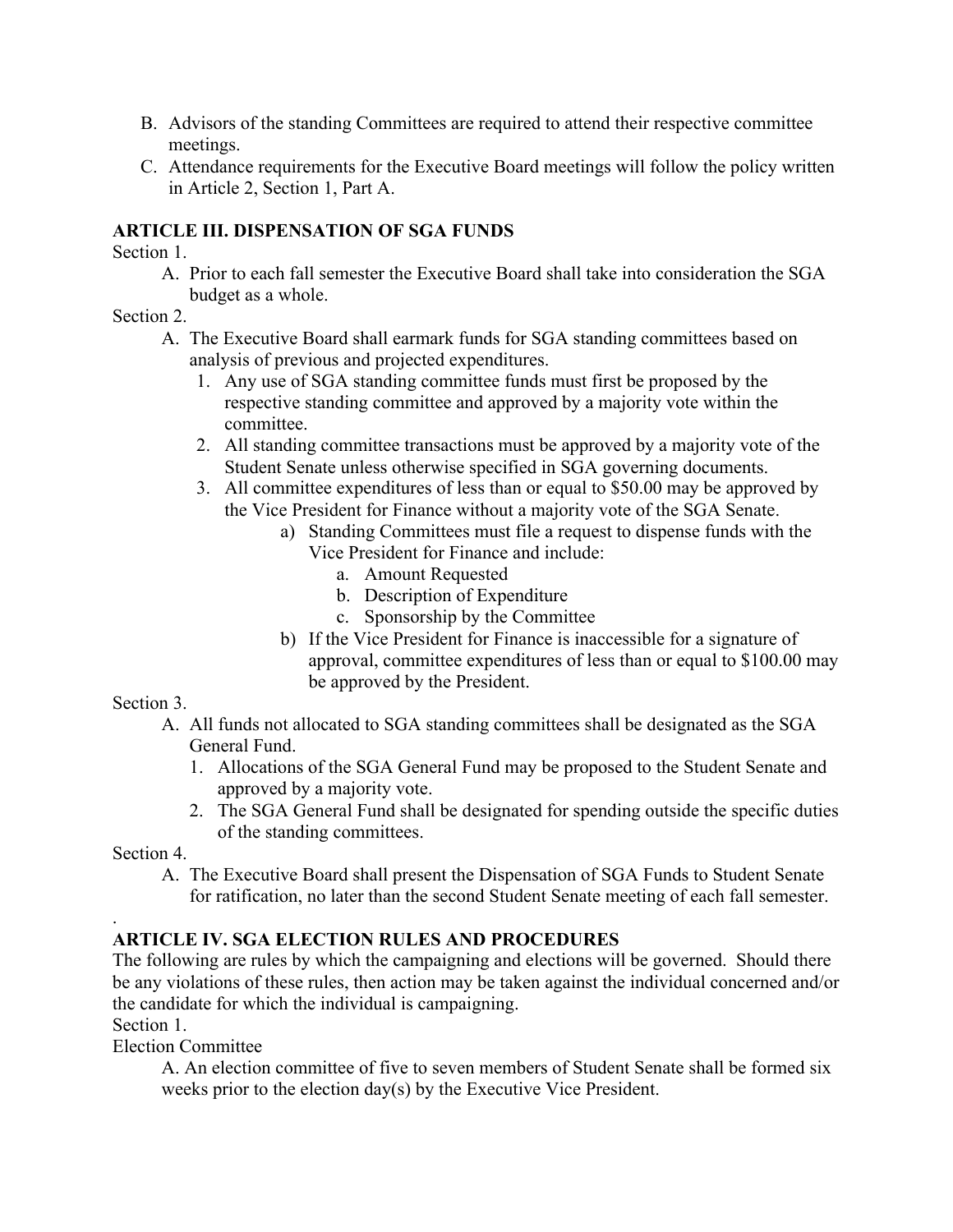- 1. In the event that the Executive Vice President is running for reelection, they must step down from the committee and succession will be followed.
- B. The election committee shall adhere to all regulations and responsibilities designated to committees in the Bylaws.
- C. No candidate for election is eligible for membership in the committee.
- D. The election committee will meet at least two times during the six weeks prior to the election(s).
- E. The committee shall be responsible for:
	- 1. Setting the election dates,
	- 2. Setting the date for the candidates meeting,
	- 3. Setting the date for the debate,
	- 4. Reviewing campaign violations,
	- 5. Conduction of a voter drive during the days of the election,
	- 6. And all other duties as assigned by the Assistant Vice President/Dean of Students.

#### Section 2.

Voting / Election

- A. In order for a student to vote in the election, he/she must be a full-time student at Morehead State University.
- B. Voting may not be used as bribery or as a way to gain admittance or admission into any function.
- C. The election will be open during the announced time provided by the Student Government Association. The election information will be announced one week prior to the election. Winners will be selected by receiving the highest percentage of votes. Results will be announced at least one week after the election.
- D. If there is any failure of the university data network or alleged violation that would impair at least five percent of the total number of students from voting, the results of the election could be voided, and a new election may be held within 48 hours. The decision to hold a new election or declare an election void is at the discretion of the Assistant Vice President/Dean of Students.
- E. If no Campaign Violation is filed, the results of the election will be posted within 48 hours of the election. If a Campaign Violation is filed, the results will be posted once the violation has been settled.

#### Section 3.

Candidate Requirements and Responsibilities

- A. Student Government Association Executive Board candidates must meet all the qualifications set forth in the SGA Constitution: be a full-time student, have at least a 3.0 cumulative GPA and be in good disciplinary standing with the university.
- B. Any candidate for the office of President must have successfully completed a minimum of 45 hours of full-time study at Morehead State University.
- C. Candidates for all Executive Board offices must be able to attend at least two SOAR sessions.
- D. Candidates running for any Executive Board office must be available to attend KLA and summer job training unless they are unavailable due to a university sponsored event or if they live outside the university's in-state tuition district.
- E. Each candidate or their campaign manager as designated on the candidate's application must attend the first candidate's meeting as announced by the SGA Election Committee.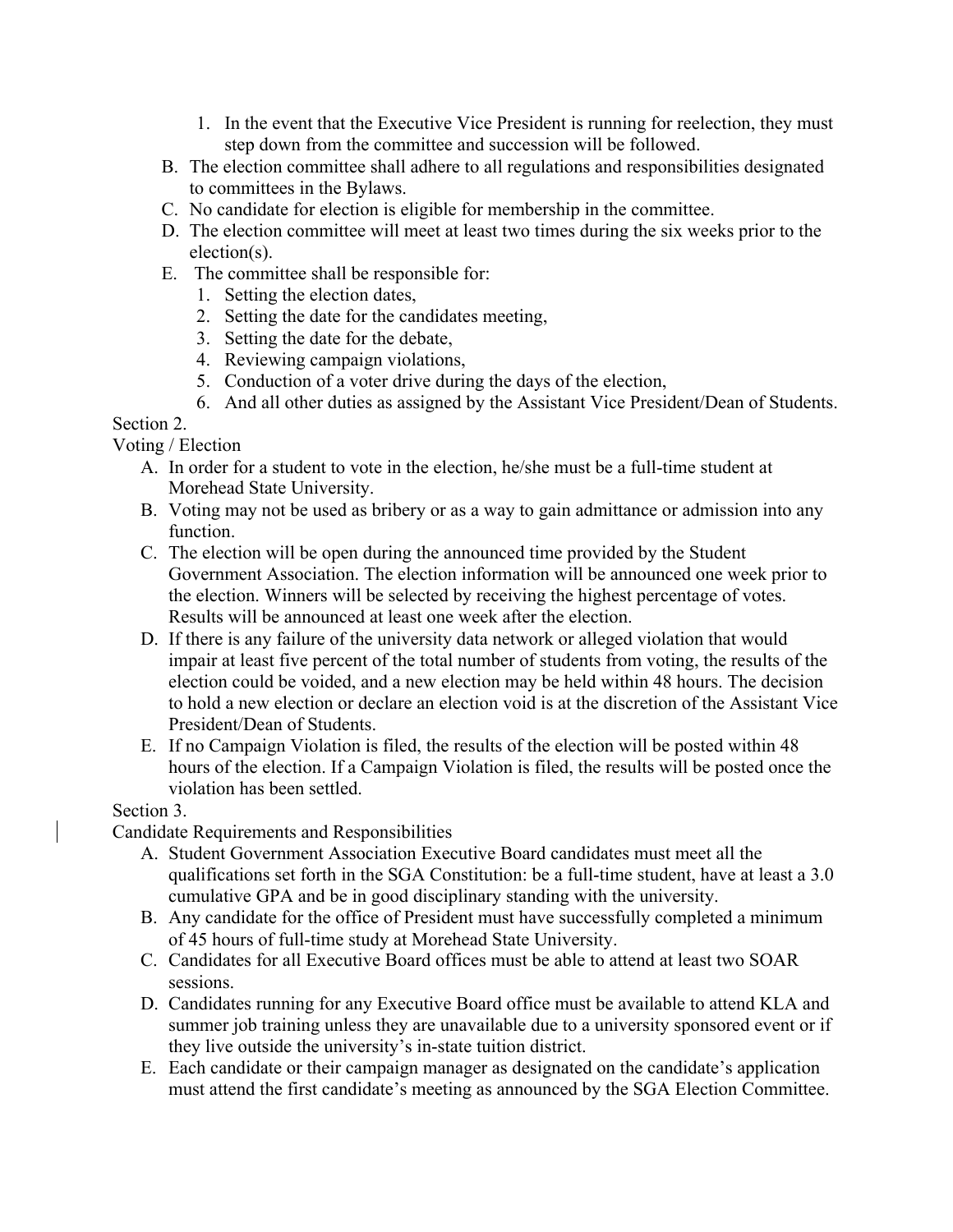At the conclusion of the meeting, each candidate, their campaign manager, or a designated representative must sign a form stating they understand the election rules and regulations.

- a. If a representative is not present at the first candidate's meeting, the candidate will be removed from the ballot.
- F. While campaigning, candidates, their campaign managers, and any other representatives are required to conduct themselves in a professional manner.

### Section 4.

Campaign Regulations

- A. Candidates running for office may begin campaigning after, and only after, the first candidate's meeting as announced by the SGA Election Committee.
- B. All campaigning functions including campaign promotion, passing out of campaign materials, social media usage, and any other legal campaigning activities are permitted between the end of the first candidate's meeting until the officially announced ending of the election. Candidates may campaign on election days.
- C. There will be no campaigning on the day of the election within an approximant 25ft radius of the voter drive.
- D. Any campaign activity cannot interfere with the academic mission of the university.
	- 1. Candidates must gain permission from the Area Coordinator and or Director of each residence hall and the visit must be documented by the Area Coordinator and or Director of each residence hall.
	- 2. Candidates must have the proper escort for each building and floor (e.g. female candidates need a male, from that building, escort them on male floors).
- E. No campaign materials may be posted in residence halls
- F. Starting the day after the first candidate's meeting and ending on the day of the election's announced closing, candidates may campaign door-to-door from 5pm-9pm. Any campaign activity cannot interfere with the academic mission of the university.
- G. In order for a candidate to host political activities documented permission must be gained from the Dean of Students or his/her designee and scheduled through the Office of Conference and Event Services.
- H. No voice amplification devices of any kind are to be used.
- I. No mass communication may be sent by a university employee on behalf of a candidate.
- J. Current executive members may not actively endorse candidates or distribute materials on behalf of a candidate.
	- a. The above provision does not apply if the current Executive Member(s) wish to seek election on a joint ticket to an Executive Board position.
- K. No university social media accounts can be used for publicizing any candidate. This includes, but is not limited to the social media accounts owned and operated by an officially listed office, individual, or organization that is directly affiliated with the University. The social media accounts of MSU Athletics, the University's official social media accounts, or the social media accounts of the Student Government Association may not be used to promote the election of any candidate.
- L. Social media accounts run by the candidate, their campaign manager, or any other nonaffiliated University personnel may promote and utilize social media platforms both during campaigning and on the days of the elections. All other non-University affiliated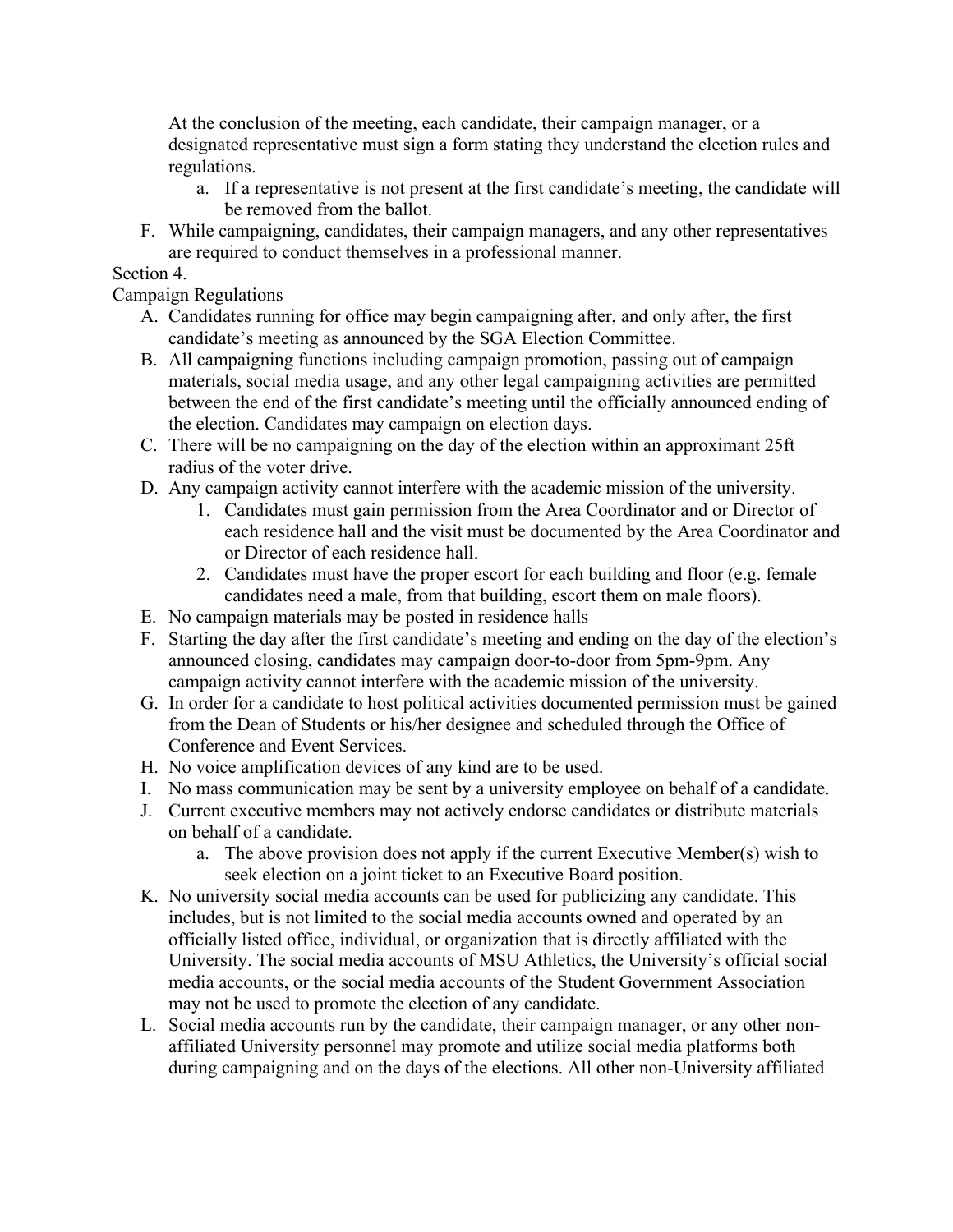organizations may only begin promoting a candidate on social media after the first candidates meeting and up until the officially announced close of the election

#### Section 5.

Campaign Materials

- A. A candidate is responsible for all materials, activities or other aspects, relating to his/her candidacy; therefore, he/she should approve all materials and activities related to his/her candidacies that are conducted by his/her campaign manager or supporters.
- B. All campaign materials must include, "Paid for by Candidate" or PFBC.
- C. The Student Government Association logo may not be used on any campaign material.
- D. All political advertising should be put on bulletin boards which are designated for general use and/or other areas designated by the SGA Election Committee. There will be a limit of ONE poster per candidate per bulletin board. No poster on a university bulletin board is to exceed 16'' x 24''. No campaign materials will be allowed to be posted in classrooms, computer labs, on trash cans, departmental boards, utility poles, trees, or other places deemed inappropriate by the Office of Student Affairs
- E. All campaign literature distributed through the University Post Office or Residence Hall mail boxes must be properly addressed with the name and appropriate box number as well as the sender name. Each candidate is entitled to one stuffing of mail boxes in the residence halls during all-campus elections. The Office of Student Affairs must be notified 48 hours prior to the stuffing of Residence Hall mail boxes in order to notify the Office of Student Housing.
- F. Political banners are to be displayed only with the approval of the Office of Student Affairs
- G. No candidate may negatively refer to his/her opponent or other person affiliated with an opponent in any campaign materials or events.
- H. No under-the-door distribution of materials will be approved for elections.
- I. A Candidate's campaign material may be removed only by the candidate, the campaign manager, or a designated representative.
- J. All posted campaign materials must be removed by the candidate or candidate's designated representative 48 hours following the completion of the election.

## Section 6.

Campaign Finance

A. Any candidate running for an Executive Board position or for a position on Student Senate is only permitted to spend up to \$250.00 on campaign advertising materials. Campaign advertising materials is defined as any promotional item that advances the candidates name presence and includes but is not limited to banners, promotional flyers, or business cards. A copy of the receipt for all campaign advertising materials must be turned in and filed with the Office of Student Affairs 24 hours before the opening of voting polls.

#### Section 7.

Campaign Violations

- A. Any formal complaint about a candidate or their materials must be filed by submitting a Campaign Violation Form to the Election Committee.
- B. Forms must be submitted no more than 48 hours after the election has ended.
- C. Any violation will be reviewed by the election committee, who will determine whether the violation will be submitted to Student Court.